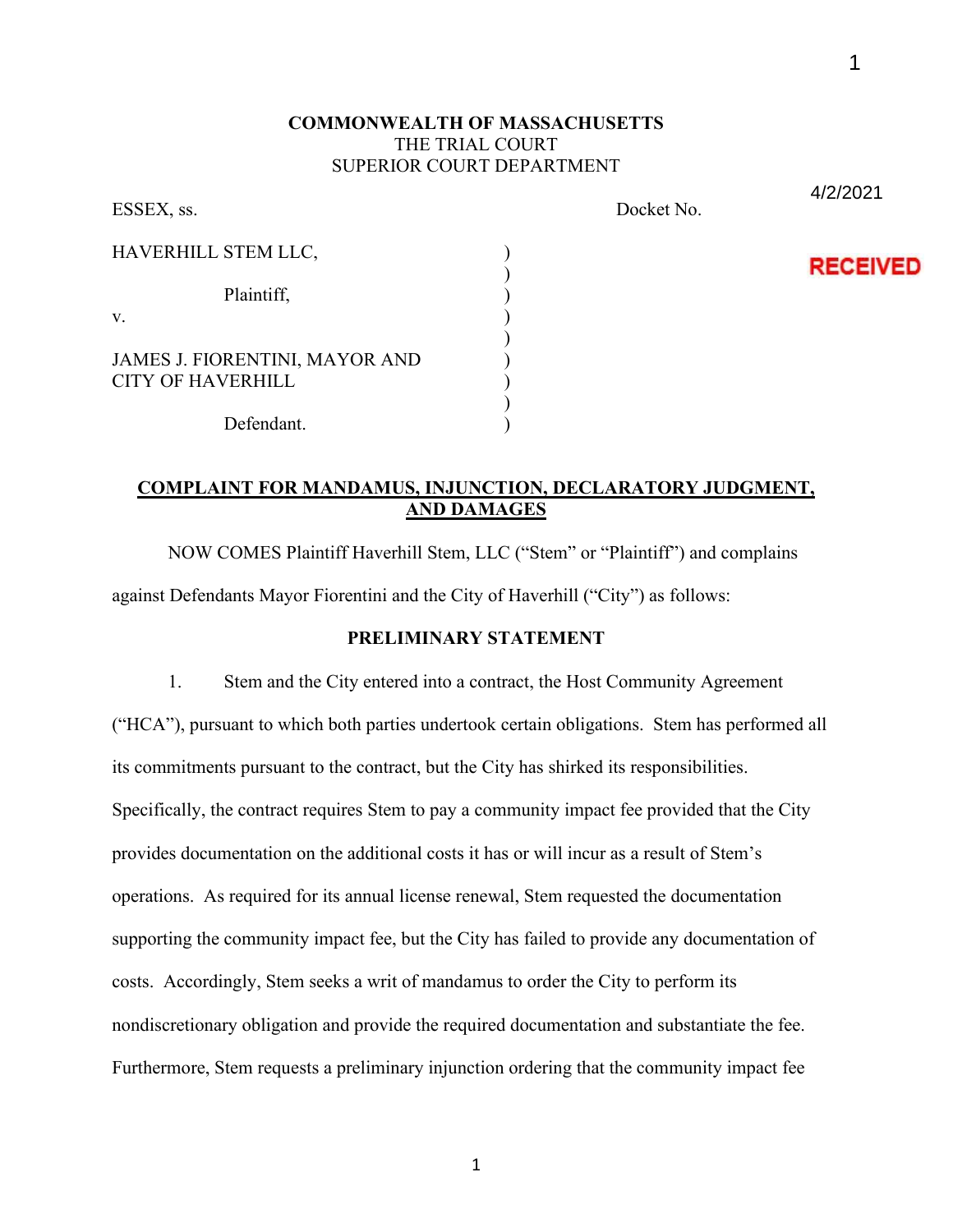payment be deposited with the Court until such time as the City has provided the documentation to substantiate the alleged costs. Moreover, Stem seeks a declaratory judgment that the City cannot seek to recover any impact fee from Stem in the absence of proof of such costs, and that given that the City has failed to produce any such costs, no impact fee is due. Finally, Stem brings claims for breach of contract and breach of the covenant of good faith and fair dealing as a result of the City's refusal to comply with the terms of the contract. In addition, Stem seeks a declaration that Stem does not owe any attorney's fees pursuant the contract's indemnification provisions. The City has demanded payment of its attorney's fees in relation to litigation brought against the City challenging the validity of the City Ordinance. Stem seeks a declaration that the terms of the contract do not provide for indemnification and that the City is barred from seeking indemnification as it has breached the contract.

#### **PARTIES AND JURISDICTION**

2. Plaintiff Haverhill Stem LLC ("Stem") is a Massachusetts limited liability company with a principal place of business at 124 Washington Street, Haverhill, Massachusetts 01832. Caroline Pineau is the owner and sole member of Stem and executed the HCA.

3. Defendant James Fiorentini is the Mayor of the City of Haverhill, and has offices at City Hall, 4 Summer Street, Haverhill, Essex County, Massachusetts, 01830. Mayor James Fiorentini, as agent for the City, executed the HCA.

4. Defendant City of Haverhill is a municipality within the Commonwealth of Massachusetts and has offices at City Hall, 4 Summer Street, Haverhill, Essex County, James Fiorentini, as agent for the City, executed the HCA.

5. Jurisdiction is proper in this Court pursuant to M.G.L. c. 212 § 4.

6. Venue is proper in this Court pursuant to M.G.L. c. 223  $\S$  1.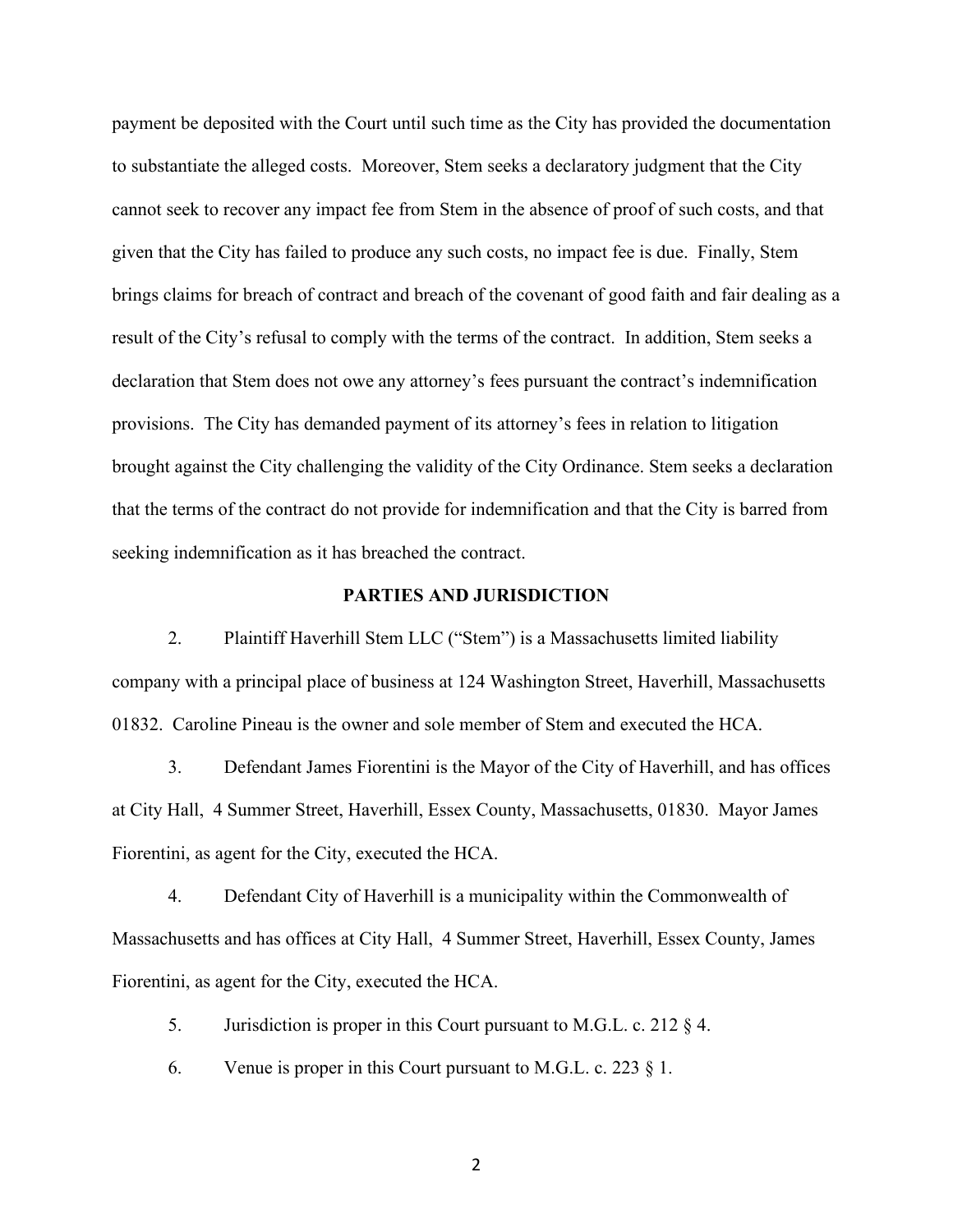#### **FACTUAL BACKGROUND**

7. On November 8, 2016, Massachusetts voters voted in favor of a ballot initiative known as "Question 4" authorizing the limited adult use of marijuana and the licensing of marijuana establishments. The ballot initiative became Chapter 334 of the Acts of 2016 and created the "Regulation and Taxation of Marijuana Act, G.L. c.94G ("2016 Marijuana Act").

8. On July 19, 2017, the Massachusetts Legislature passed a bill (H.3818) to amend Chapter 334 and the law it created, G.L. c.94G, as well as create additional laws relating to adult and medical use of marijuana. The bill became Chapter 55 of the Acts of 2017 ("2017 Marijuana Act") and was signed by the Governor on July 28, 2017. The 2017 Act created the Cannabis Control Commission ("CCC") and also placed limits and restrictions on municipal control over the siting of marijuana establishments.

9. On March 7, 2018, the CCC promulgated final regulations at 935 CMR 500.

10. The CCC is required by law to engage in a licensing process for marijuana establishments. During the application process, applicants must have executed a Host Community Agreement ("HCA") with the municipality.

11. The HCA may include a community impact fee of up to 3% of gross sales to be paid to the host community, as long as the fee is reasonably related to real costs imposed on the municipality due to the establishment operating there. The community impact fee may not be effective for longer than five years. Any cost to the city imposed by the operation of a marijuana establishment must be documented and considered a public record under Massachusetts public records laws, G.L. c.4 §7 cl. 26 and G.L. c.66 §10.

12. On January 30, 2018, the Haverhill City Council voted to adopt the Licensed Marijuana Establishments Overlay Zone (LMEOZ). The LMEOZ was amended to its current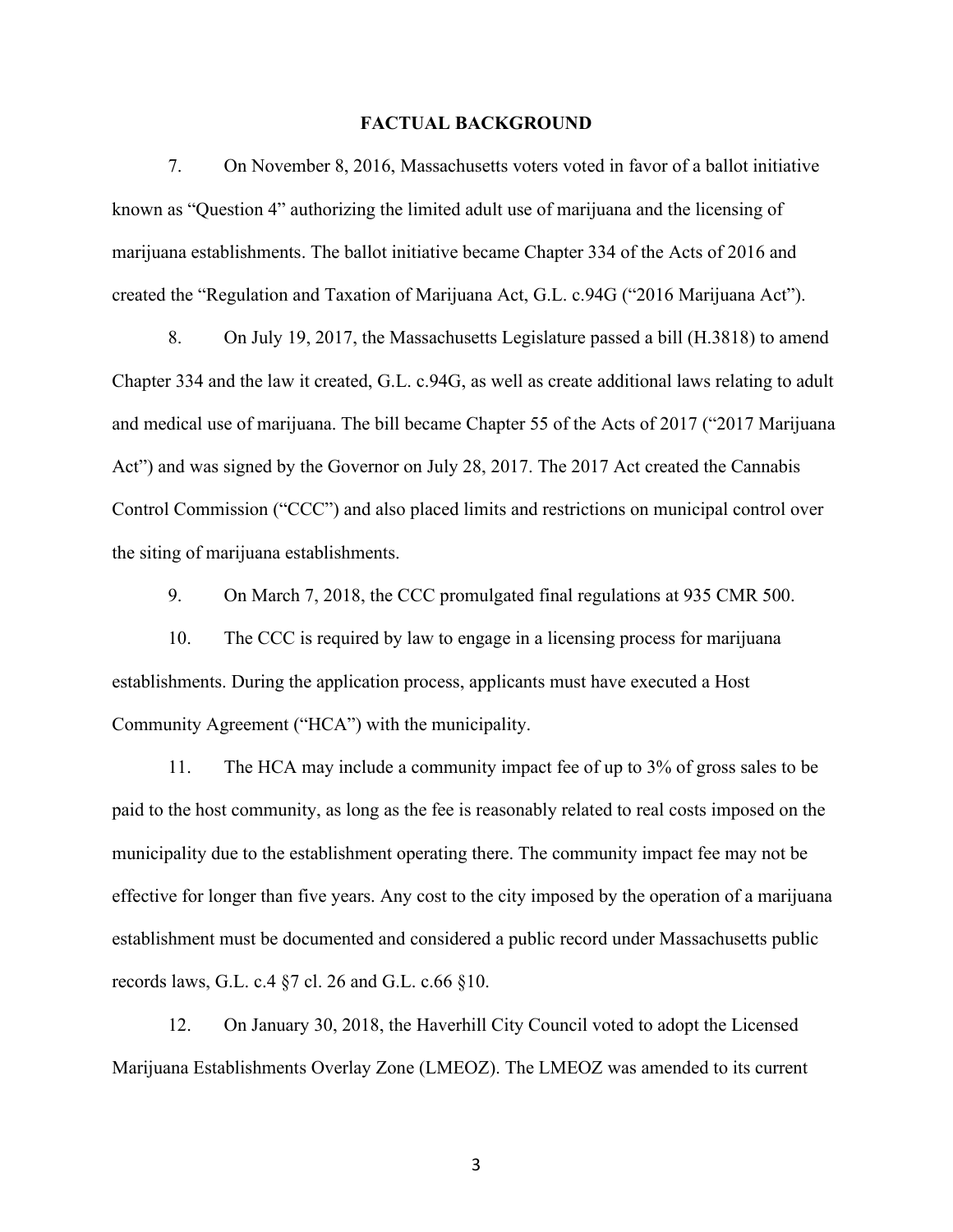form on January 15, 2019. The LMEOZ contains four (4) subzones. Stem is within subzone LME-RO: Retail Sales Only and within Subzone A of the DSGOD and Sub-Zone A of the Waterfront District.

13. Stem operates as a Licensed Marijuana Establishment ("LME") at 124 Washington Street, Haverhill.

14. Stem obtained an Economic Empowerment License (No. EE202084 issued on 5/1/2018) and submitted a state application for a Licensed Marijuana Establishment (Application #: MRN281327) on Mar 31, 2019. Because Stem was an Economic Empowerment Applicant, it was entitled to priority status and thus qualified and was eligible to receive a certificate of registration from the Cannabis Control Commission (CCC). *See* 935 CMR 500.102(2)(a)(1).

15. Stem received its provisional license from the CCC dated October 15, 2019 and recognized November 26, 2019.

16. Prior to receiving its CCC license, Stem entered into an HCA with the City dated December 28, 2018. See Exhibit A.

17. Pursuant to the HCA, Stem agreed to pay a community impact fee pursuant to the provisions of the HCA. Article II, Section A of the HCA, titled Community Impact Fee, provides:

The Company anticipates that the City will incur additional expenses and impacts on the City's road and other infrastructure systems, law enforcement, fire protection services, inspectional services, and permitting and consulting services, as well as unforeseen impacts on the City. Accordingly, in order to mitigate the financial impact on the City and use of City resources, the **Company agrees to pay an Annual Community Impact Fee to the City, in the amount and under the terms provided herein that is reasonably related to the costs imposed upon the City by the operation of the Company's Marijuana Establishment**.

HCA, Art. II, A. (Emphasis added.)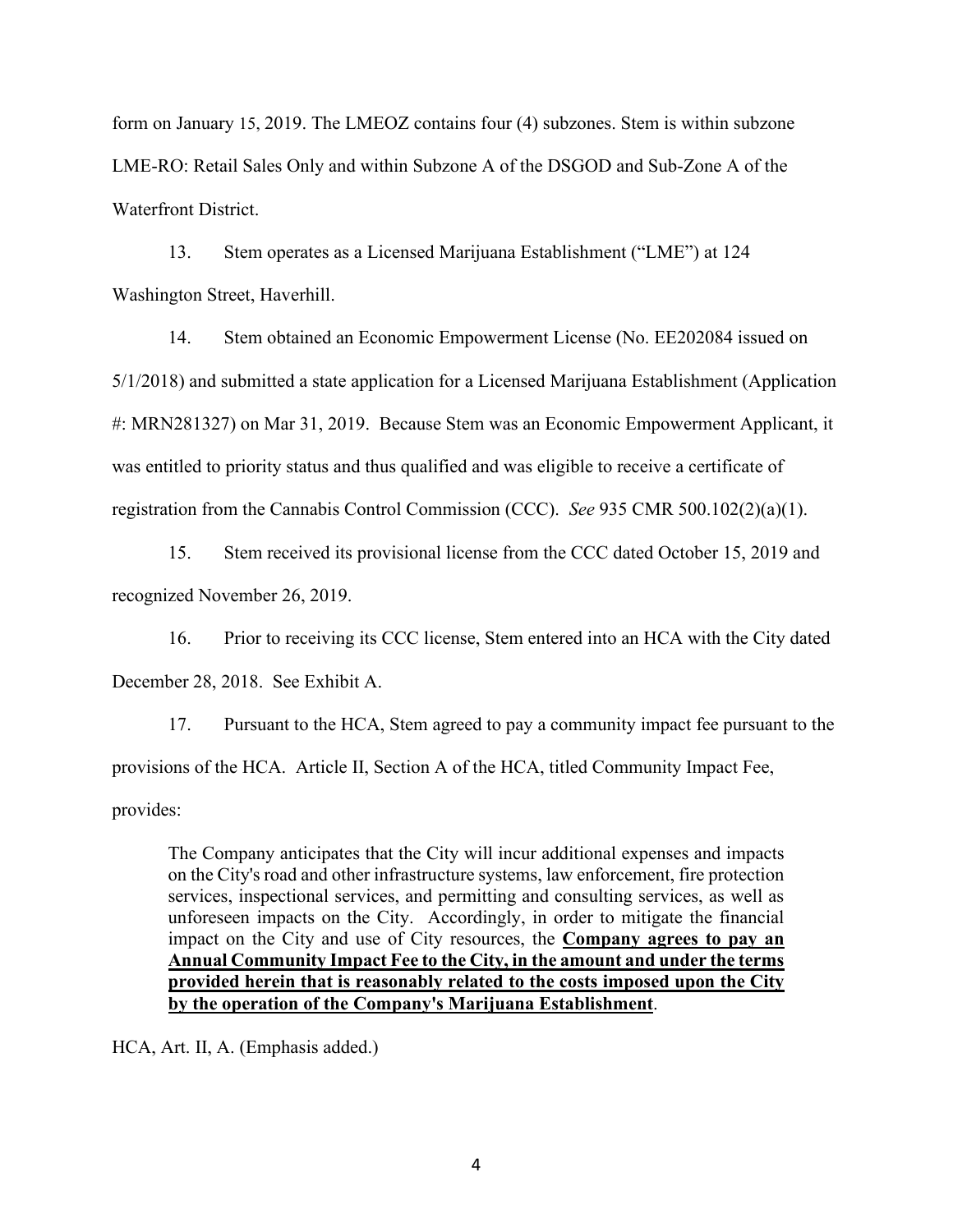18. The HCA further provides that "the Municipality is under no obligation to use the

payments described in this Section in any particular manner, **provided, however, that the** 

### **payments are reasonably related to the costs imposed upon the Municipality by the**

# **operation of the Marijuana Establishment.**" HCA Art. II, A (5) (Emphasis added).

19. Moreover, the HCA obligates the City to submit the required certifications and

documentation in conjunction with Stem's CCC license renewal. Section IX, Support, provides:

The City agrees to submit to the CCC, or such other state licensing or monitoring authority, as the case may be, the required certifications relating to the Company's application for a license to operate the Facility where such compliance has been properly met, but makes no representation or promise that it will act on any other license or permit request, including, but not limited to any zoning application submitted for the Facility, in any particular way other than by the City's normal and regular course of conduct and in accordance with its rules and regulations and any statutory guidelines governing them.

20. Finally, the HCA contains an indemnification provision:

The Company shall indemnify, defend, and hold the City of Haverhill harmless from and against any and all claims, demands, liabilities, actions, causes of actions, defenses, proceedings and/or costs and expenses, including attorney's fees, brought against the City, their agents, departments, officials, employees, insurers and/or successors, by any third party arising from or relating to the development of the Property and/or Facility. Such indemnification shall include, but shall not be limited to, all reasonable fees and reasonable costs of attorneys and other reasonable consultant fees and all fees and costs (including but not limited to attorneys and consultant fees and costs) shall be at charged at regular and customary municipal rates, of the City's choosing incurred in defending such claims, actions, proceedings or demands. The Company agrees, within thirty (30) days of written notice by the City, to reimburse the City for any and all costs and fees incurred in defending itself with respect to any such claim, action, proceeding or demand.

Notwithstanding the provisions of the foregoing paragraph the company shall have no obligation to provide or pay for legal counsel to the city in the event of an appeal of the application for a special permit.

HCA, Art. XII, Indemnification.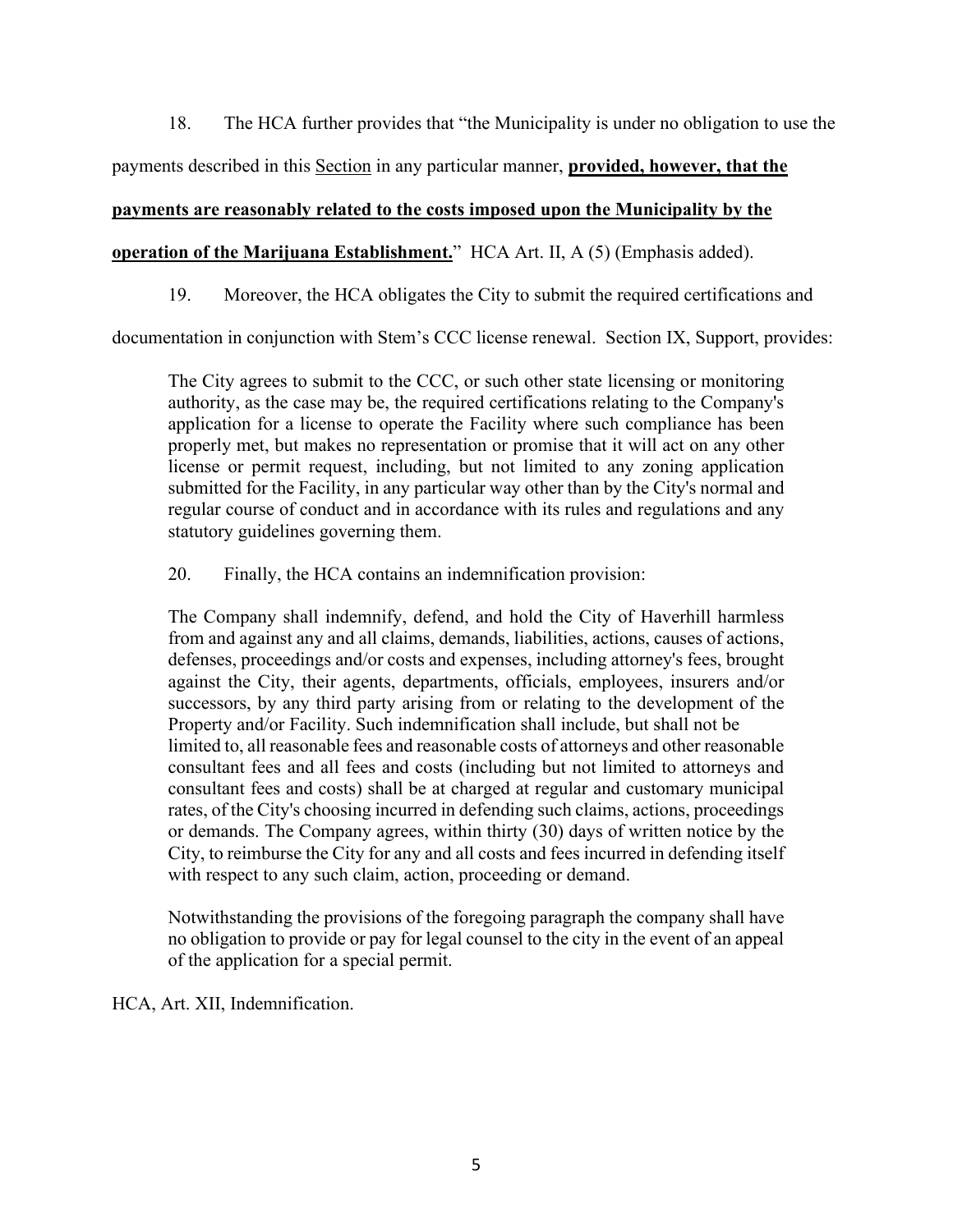21. Stem was also required to obtain a special permit from the City to operate. The Special Permit was granted and issued by Notice of Decision dated September 11, 2019 and recorded with the Essex County Registry of Deeds on May 29, 2020 at Book 38665 Page 156.

22. The CCC issued Stem's final license order on April 9, 2020. Stem received its final license order to commence operations on May 26, 2020 and had its grand opening and began operations on May 30, 2020. The opening was delayed due to the Massachusetts State of Emergency restrictions on public spaces due to the COVID-19 pandemic.

23. As part of its annual license renewal, on or about July 28, 2020, Stem sent a written request to Mayor James Fiorentini asking the City for the documentation to support the Community Impact Fee in conjunction with its annual license renewal which was due in October 2020.

24. The City did not respond, and Stem submitted an attestation to this effect with the CCC, which resulted in the requirement that an update be filed within 90 days.

25. Still having received no response from the City, Stem sent a follow up request on January 15, 2021, stating that Stem had a deadline of no later than Feb 21, 2021 (90 days from the CCC's notice dated Nov 23, 2020) to submit a response.

26. On March 1, 2021, Stem received a response letter from the City, but it did not comport with the CCC requirements and failed to provide the costs alleged imposed upon the City.

27. The City's letter stated: "We do not at this time have specific documentation to provide you with..." The City further responded: "We believe that retail marijuana stores have caused us to have a substantial increase in our costs across a spectrum of municipal departments." The letter fails to provide any specific increase in costs to any department. The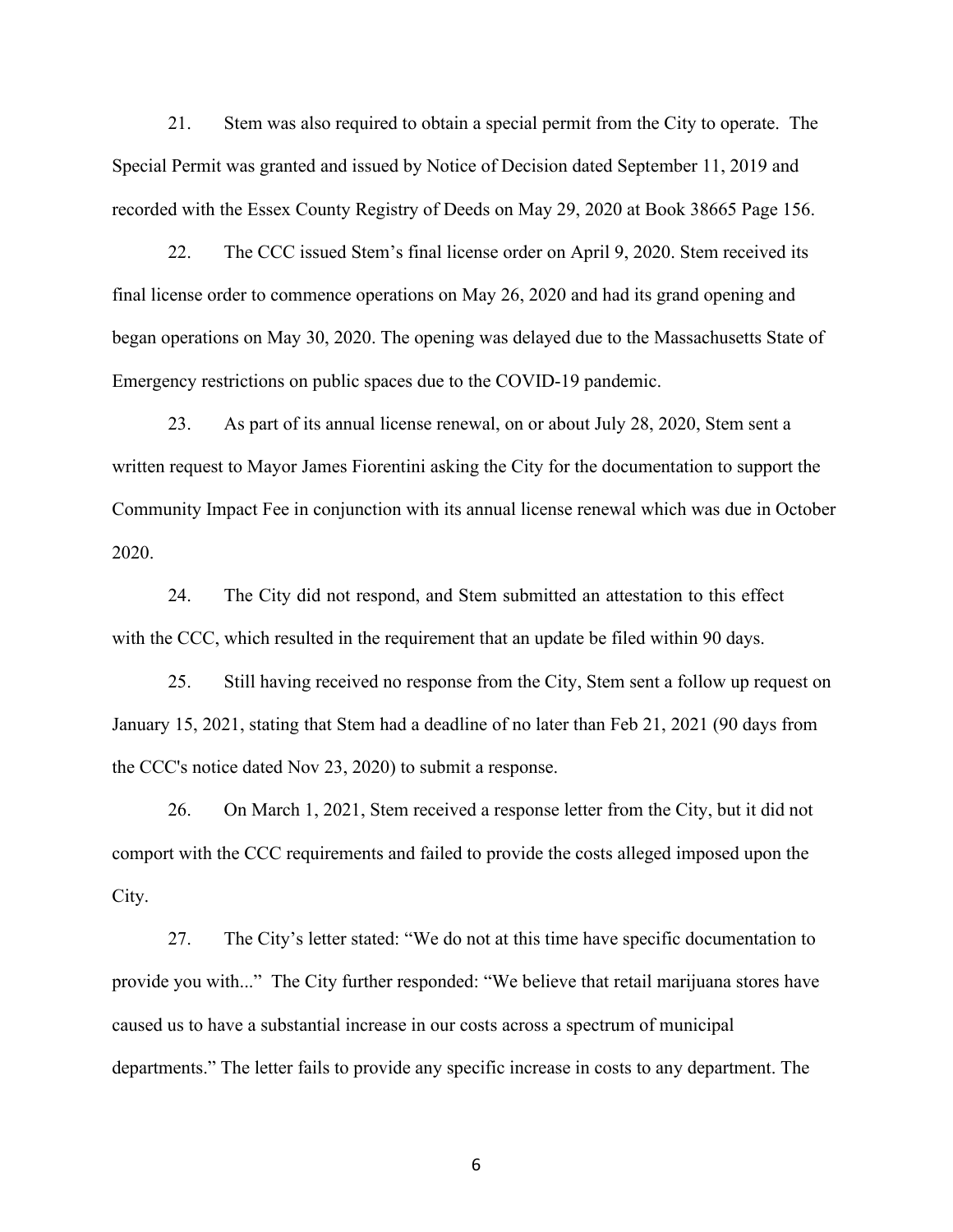letter references only "an increase in need for drug abuse and mental health services, in both our community and, more specifically, in our schools, as well as an increase in domestic issues," but it does not provide any specific cost or increase.

28. The letter fails to substantiate the Community Impact Fee. The anticipation of retaining mental health professionals and the allegations that downtown area traffic has increased are made without providing any documentation as to need or cost. Additionally, the City does not provide the cost of the youth drug use survey mentioned in the letter, which is relevant as there is Youth Risk Behavior Survey which is done on a biennial basis and is paid for by the CDC.

29. Pursuant to G.L. c. 94G, §3(d), a community impact fee shall be reasonably related to the costs imposed upon the municipality by the operation of the marijuana establishment.

30. Community impact fees that are "reasonably related" are those that compensate the municipality for its anticipated and actual costs resulting from the operation of the marijuana establishment. The fee must bear some reasonable relation to the costs of providing municipal services or other benefits to the marijuana establishment and not merely be a fee without a sufficient basis and justification. *See* CCC Guidance on Host Community Agreements, Revised by the Commission: January 16, 2020, at p. 4. There must be a proportionality between the cost or impact claimed by the community and the fee required of the marijuana establishment. *See id.* at p. 5. citing *Koontz v. St. John's River Water Management District*, 133 S. Ct. 2586 (2013) and Attorney General's letter on Hanover Annual Town Meeting Warrant Articles #22 and 23 (Zoning), December 1, 2014.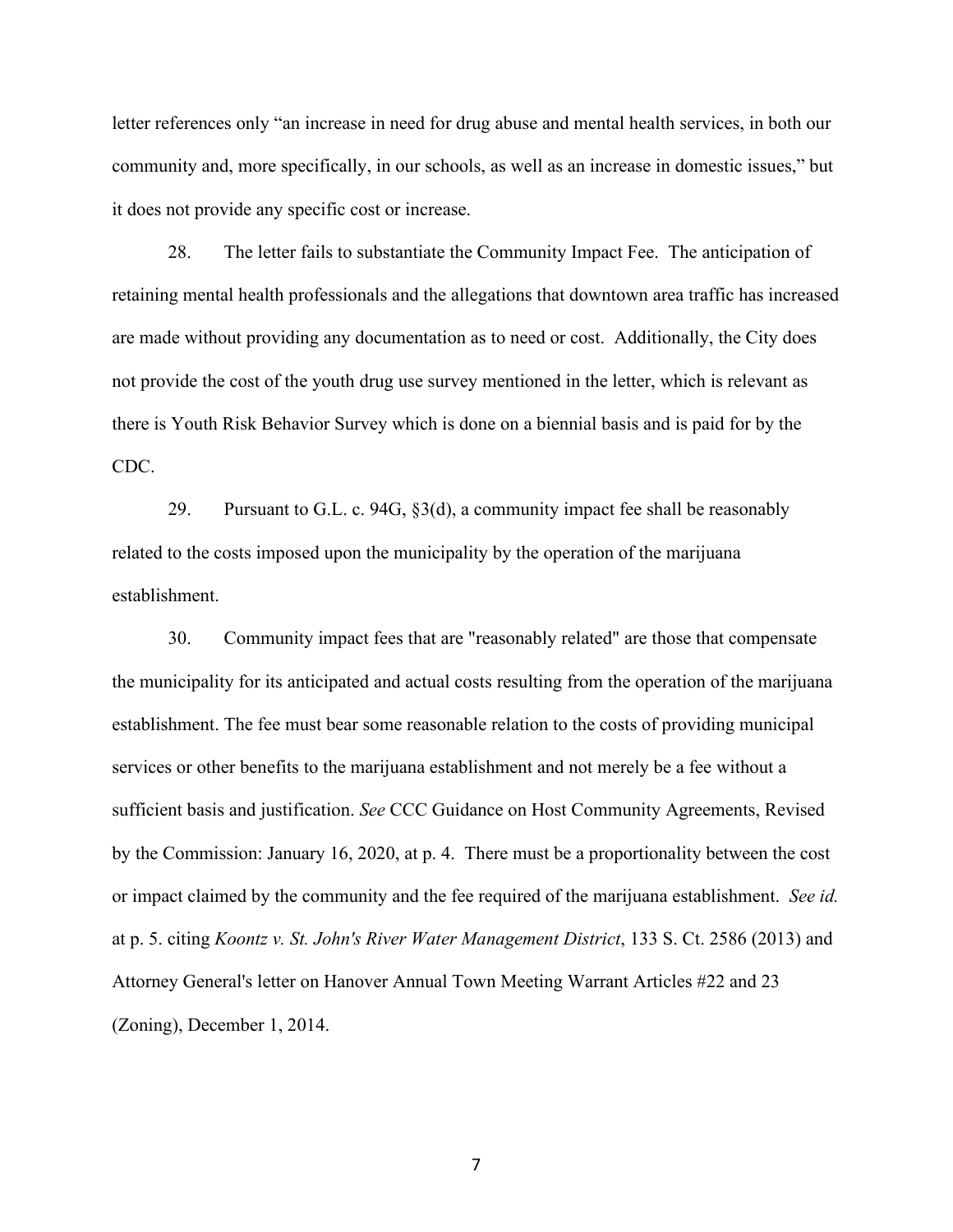31. The CCC also interprets the "community impact fee" as needing to comply with

applicable legal requirements established in the decisional law. In the municipal context,

"regulatory fees" can be imposed based on the municipality's power to regulate businesses or

activities within its borders, but only if certain requirements are met:

- 1. The fee must be charged in exchange for a service which benefits the ME or MTC paying the fee in a manner not shared by other members of the public;
- 2. It is paid by choice, in that the ME or MTC paying the fee has the option of not utilizing the service and thereby avoiding the charge; and
- 3. It is collected not to raise revenues but to compensate the municipality providing the services for its expenses.

*See* CCC Guidance, *supra*, citing *Denver St. LLC v. Town of Saugus*, 462 Mass. 651, 652-653

(2012), citing *Emerson College v. Boston*, 391 Mass. 415, 424-425 (1984).

32. M.G.L. c. 94G, § 3(d) provides: "Any cost to a city or town imposed by the

operation of an [ME or MTC] shall be documented and considered a public record as defined by

clause Twenty-sixth of section 7 of chapter 4."

33. The associated regulations provide:

A [ME or MTC] shall submit as a component of the renewal application documentation that the establishment requested from its Host Community the records of any cost to a city or town reasonably related to the operation of the establishment, which would include the city's or town's anticipated and actual expenses resulting from the operation of the establishment in its community. The applicant shall provide a copy of the electronic or written request, which should include the date of the request, and either the substantive response(s) received or an attestation that no response was received from the city or town. The request should state that, in accordance with M.G.L. c. 94G, § 3( d), any cost to a city or town imposed by the operation of a [ME or MTC] shall be documented and considered a public record as defined by M.G.L. c. 4, § 7, cl. 26."

935 CMR 500.103; 935 CMR 501.103. Thus, an ME or MTC licensee must seek documentation

of the cost imposed by its operations in the host community.

34. Stem requested that the City provide documentation related to the costs imposed

upon the City. Specifically, Stem requested the increase in cost as a result of Stem's operations,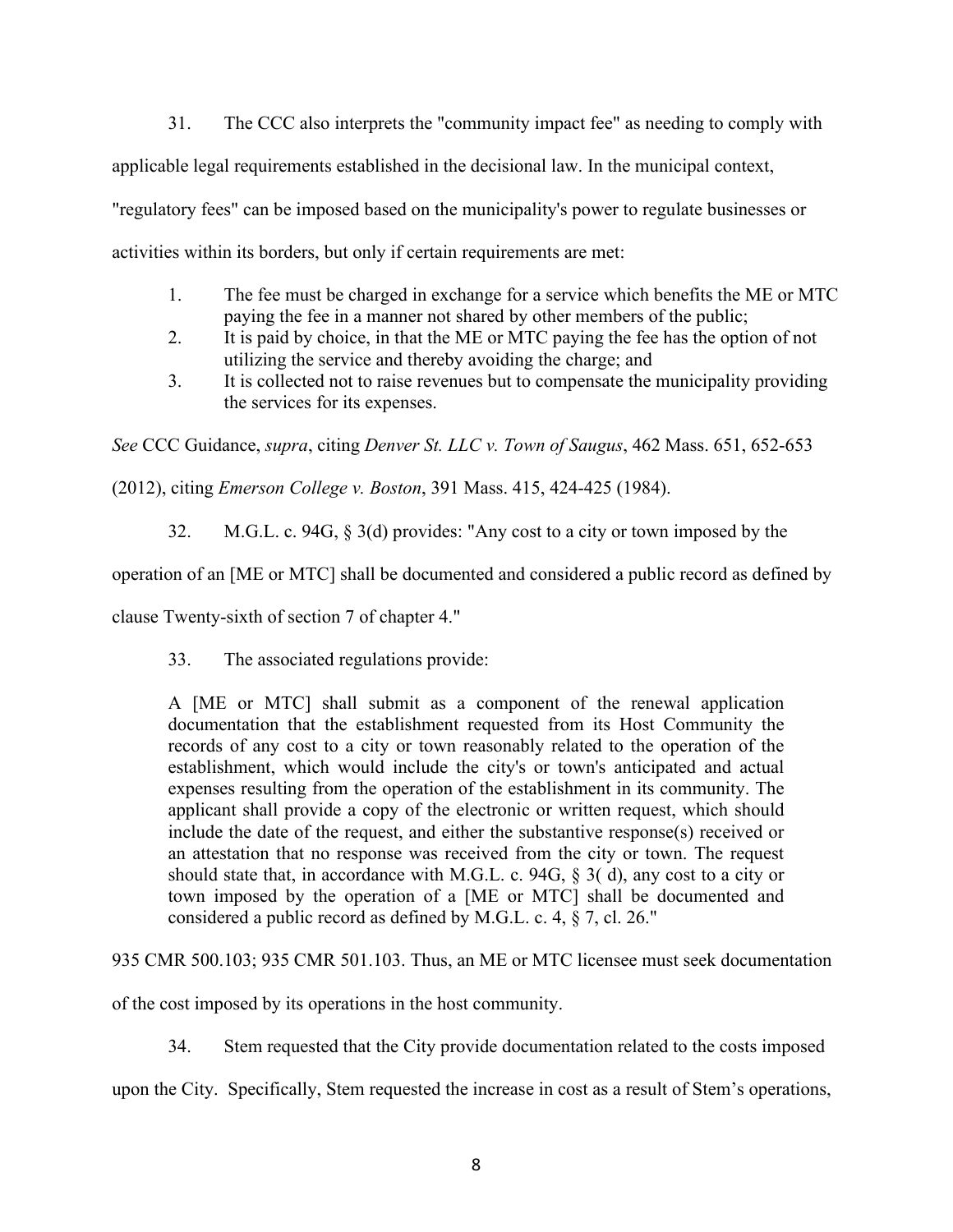including, but not limited to, the number of times the fire or police or inspectional services visited Stem, the documentation showing that the alleged increase in youth use or impact on schools is caused by the legal cannabis sales, the documentation of actual increase in costs to each municipal department, and the budget requests and budgets of the municipal departments you allege are impacted by Stem's operations.

35. The City has not provided any further response to Stem's request for documented costs to support the impact fee. The only response received by Stem from the City was a reminder invoice dated April 1, 2021.

36. After Stem had made its requests for information to support the impact fee and comply with the CCC license renewal, the City sent Stem a letter dated February 20, 2021, post marked February 27, 2021, but not received until March 1, 2021, demanding payment for the City's legal fees incurred in the Land Court lawsuit challenging the City Ordinance.

37. On or about May 30, 2019, a lawsuit captioned *J. Bradford Brooks et al. v. City of Haverhill, et al*., Land Court, Docket No. 19 MISC 000265 (the "Land Court Action"), was filed against the City, Stem, Stem's landlord, and the owner of the building in which Stem operates.

38. The City, as a named defendant in the Land Court Action, filed an answer and motion for summary judgment, which was granted. The Plaintiffs then appealed, and the City filed an appellee's brief. Oral argument is currently scheduled for May 2021. The City has requested its attorney's fees for the Land Court Action.

39. The City has also requested attorney's fees in relation to the special permit that it granted to Stem.

40. The City is not entitled to attorney's fees pursuant to the HCA.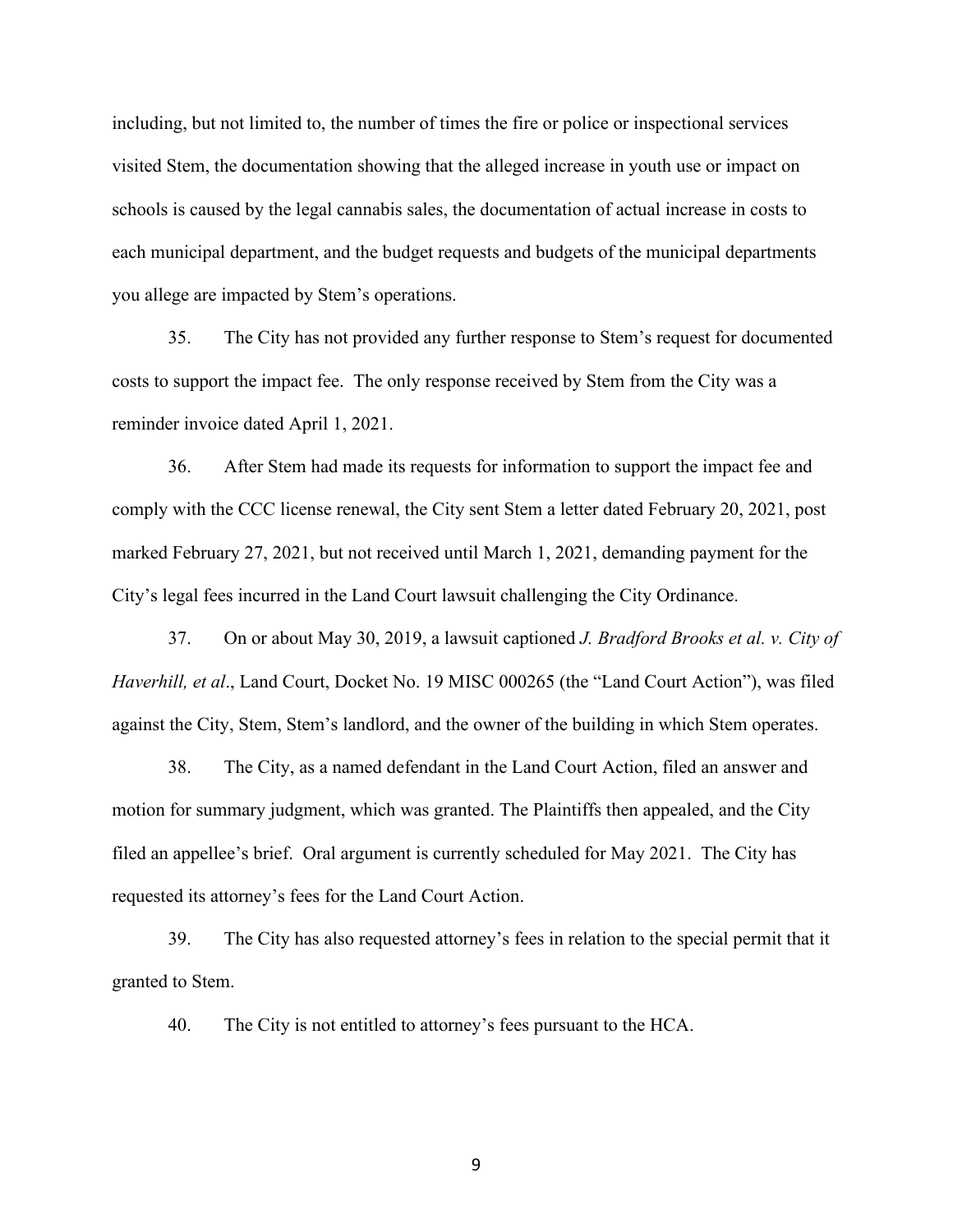41. The Land Court complaint seeking a declaration that the City Ordinance is void is not "related to the development of the Property and/or Facility." Instead, the plaintiffs' claims in the Land Court Action are related to the City's adoption of the ordinance.

42. In the Land Court Action, the plaintiffs' claims were brought pursuant to G.L.c. 240, § 14A to determine the validity and extent of municipal zoning ordinances. Specifically, the plaintiffs sought a (1) binding determinations of rights and declarations of rights interpreting such ordinances, by laws or regulations including, but not limited to their validity and interpretations thereof and in particular and without limitation as to whether such ordinance is valid despite being contrary to G.L.c. 94G, § 5 (3), whether such ordinance constitutes spot zoning or illegal zoning; and (2) a declaration declaring the ordinance null and void. The claims in that matter were not related to the "development of the Property and/or Facility" as required by the HCA.

43. Accordingly, Stem is not required to reimburse the City for its legal fees related to the Land Court Action.

44. Moreover, the City has failed to request reimbursement from the other LME's subject to an HCA. The LMEs which were granted licenses by the City pursuant to the ordinance should be required to contribute as the ordinance also allows them to operate within the City.

45. The City cannot request indemnification related to the special permit. The HCA provides: "...the company shall have no obligation to provide or pay for legal counsel to the city in the event of an appeal of the application for a special permit." HCA, Section XII. Moreover, preparation of a special permit decision is a usual and customary obligation of the municipality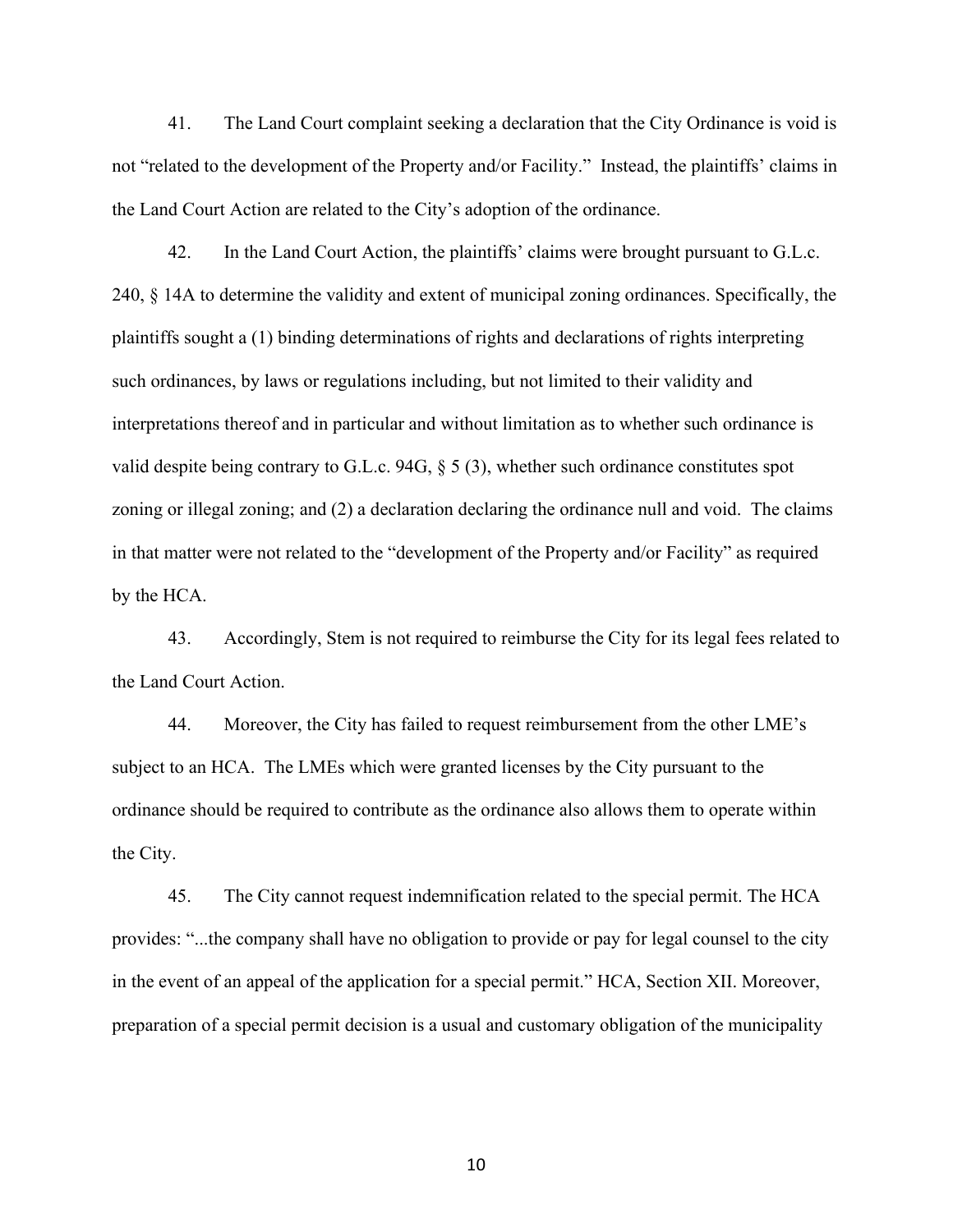and is not subject to reimbursement by Stem. These fees are not properly within the indemnification provision and should be excluded.

46. Finally, the Defendants have breached the HCA and therefore cannot seek to enforce its terms. As set forth above, the Defendants have failed to provide the documentation to support the community impact fee.

47. As a result of the Defendants' failure to comply with the terms of the HCA, Stem has been and continues to be damaged.

## **COUNT I—MANDAMUS**

48. Plaintiff repeats and realleges the allegations contained within the above paragraphs as if fully restated herein.

49. The City has a defined ministerial and non-discretionary legal obligation and duty to provide documentation as required pursuant to the HCA and G.L. c. 94G, §3.

50. The City agreed to provide documentation of any cost imposed by the operation of Stem when it entered into the HCA.

51. Stem entered into the HCA based on the good faith representations of the City in the HCA.

52. Stem is required to submit the documentation to the CCC for its license renewal.

53. Stem has no plain or adequate remedy at law.

54. The issuance of a writ of mandamus will be an effective remedy.

WHEREFORE, Plaintiff requests this Honorable Court order the Defendant City of Haverhill to produce the documentation of any cost imposed by the operation of Stem required by the HCA and G.L. c. 94G, and for such other and further relief as the Court deems just and proper.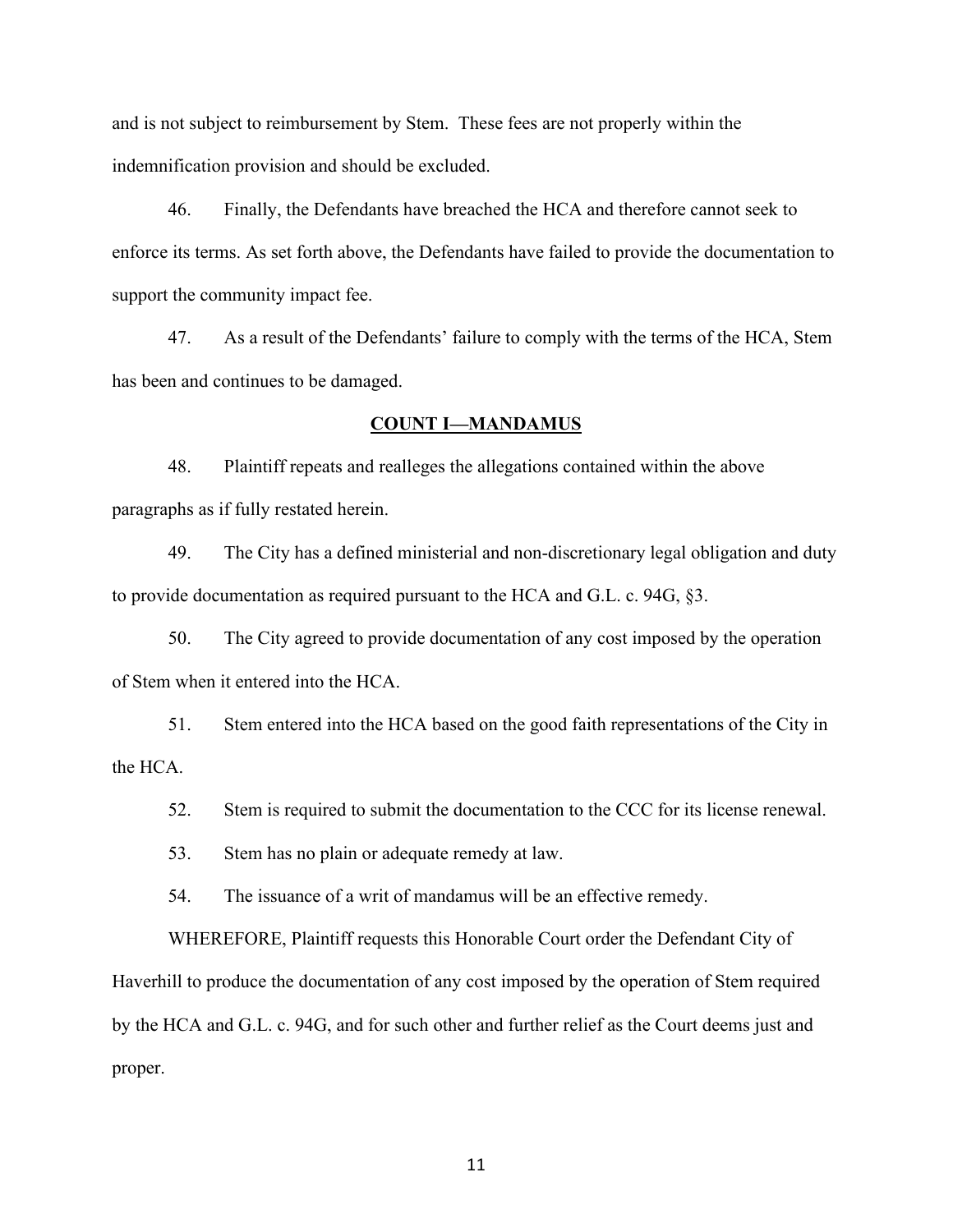#### **COUNT II—INJUNCTION**

55. Plaintiff repeats and realleges the allegations contained within the above paragraphs as if fully restated herein.

56. The City has failed to produce the documentation of any cost imposed by the operation of Stem required by the HCA and G.L. c. 94G to support the community impact fee it is assessing against Stem.

57. Stem requests that this Court order Stem to pay the assessed community impact fees into the Court to be held until such time as the City has produced the required documentation and that the City be enjoined from using any funds from the payment of the community impact fees until such time as the City produces the required documentation of costs, and the costs are determined to substantiate the imposition of the impact fee.

58. Stem is seeking to act in good faith to comply with the terms of the HCA by depositing the impact fee payment into the Court as provided herein.

59. No harm will occur to the City as the funds will be deposited to be available at such time as the City has produced the required documentation and substantiated its fees.

60. Stem will incur irreparable harm if it pays the impact fee and it is later determined to have been improper.

WHEREFORE, Plaintiff requests an injunction from the Court to order Stem to pay into the Court the community impact fee payment and enjoin the City of Haverhill from using the funds until documentation is produced supporting the costs, and for such other and further relief as the Court deems just and proper.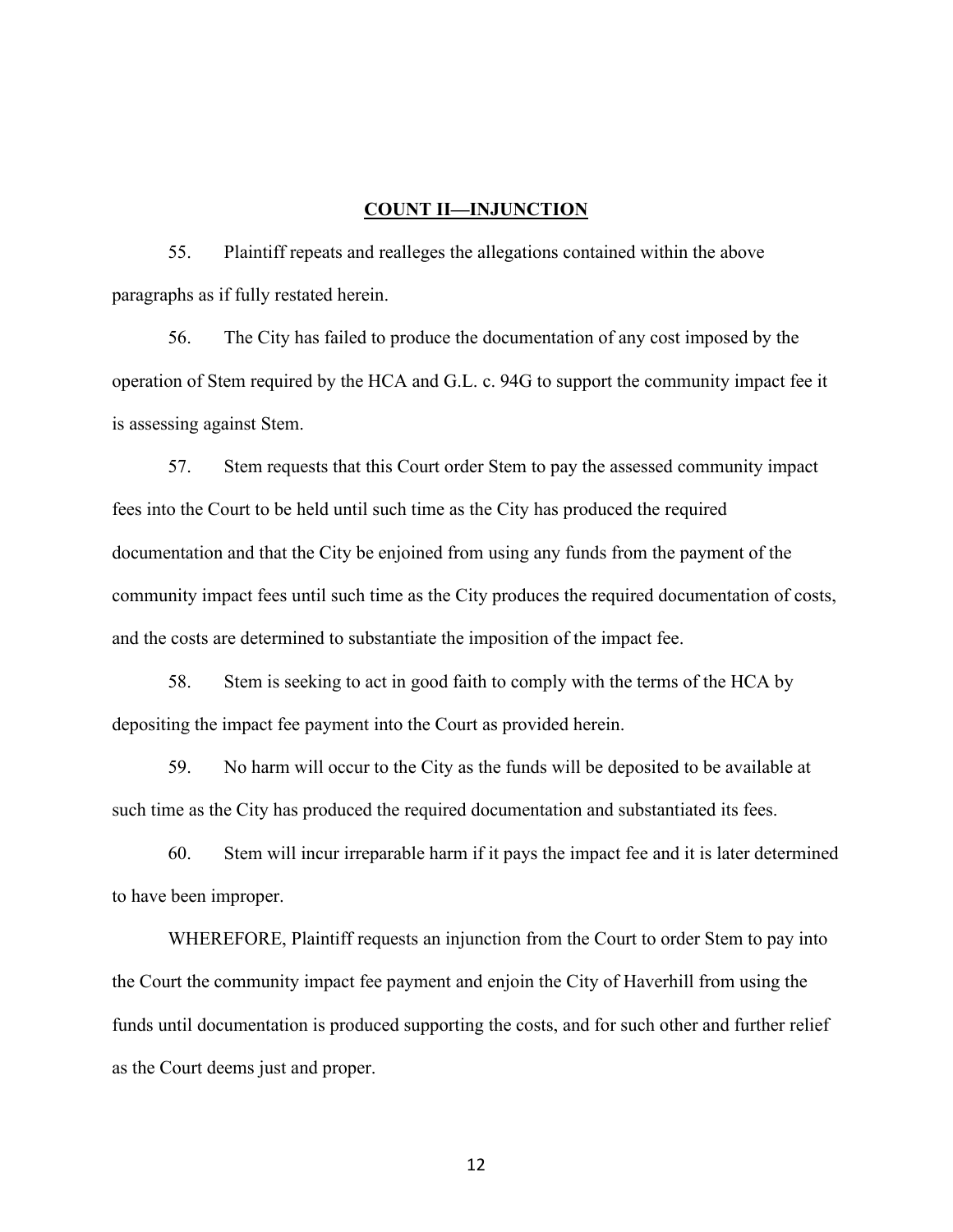## **COUNT III—DECLARATORY JUDGMENT REGARDING THE COMMUNITY IMPACT FEE**

61. Plaintiff repeats and realleges the allegations contained within the above paragraphs as if fully restated herein.

62. Plaintiff seeks declaratory relief pursuant to M.G.L. c. 231A.

63. G.L. c. 94G, § 3(d) provides "[a]n agreement between a marijuana establishment ... and a host community may include a community impact fee for the host community; provided, however, that the community impact fee shall be reasonably related to the costs imposed upon the municipality by the operation of the marijuana establishment ... and shall not amount to more than 3 per cent of the gross sales of the marijuana establishment or medical marijuana treatment center or be effective for longer than 5 years. Any cost to a city or town imposed by the operation of a marijuana establishment or medical marijuana treatment center shall be documented and considered a public record as defined by clause Twenty-sixth of section 7 of chapter 4."

64. The HCA provides that Stem "agrees to pay Company agrees to pay an Annual Community Impact Fee to the City, in the amount and under the terms provided herein that is reasonably related to the costs imposed upon the City by the operation of the Company's Marijuana Establishment" and the City can use those funds provided "that the payments are reasonably related to the costs imposed upon the Municipality by the operation of the Marijuana Establishment."

65. Community impact fees that are "reasonably related" are those that compensate the municipality for its anticipated and actual costs resulting from the operation of the marijuana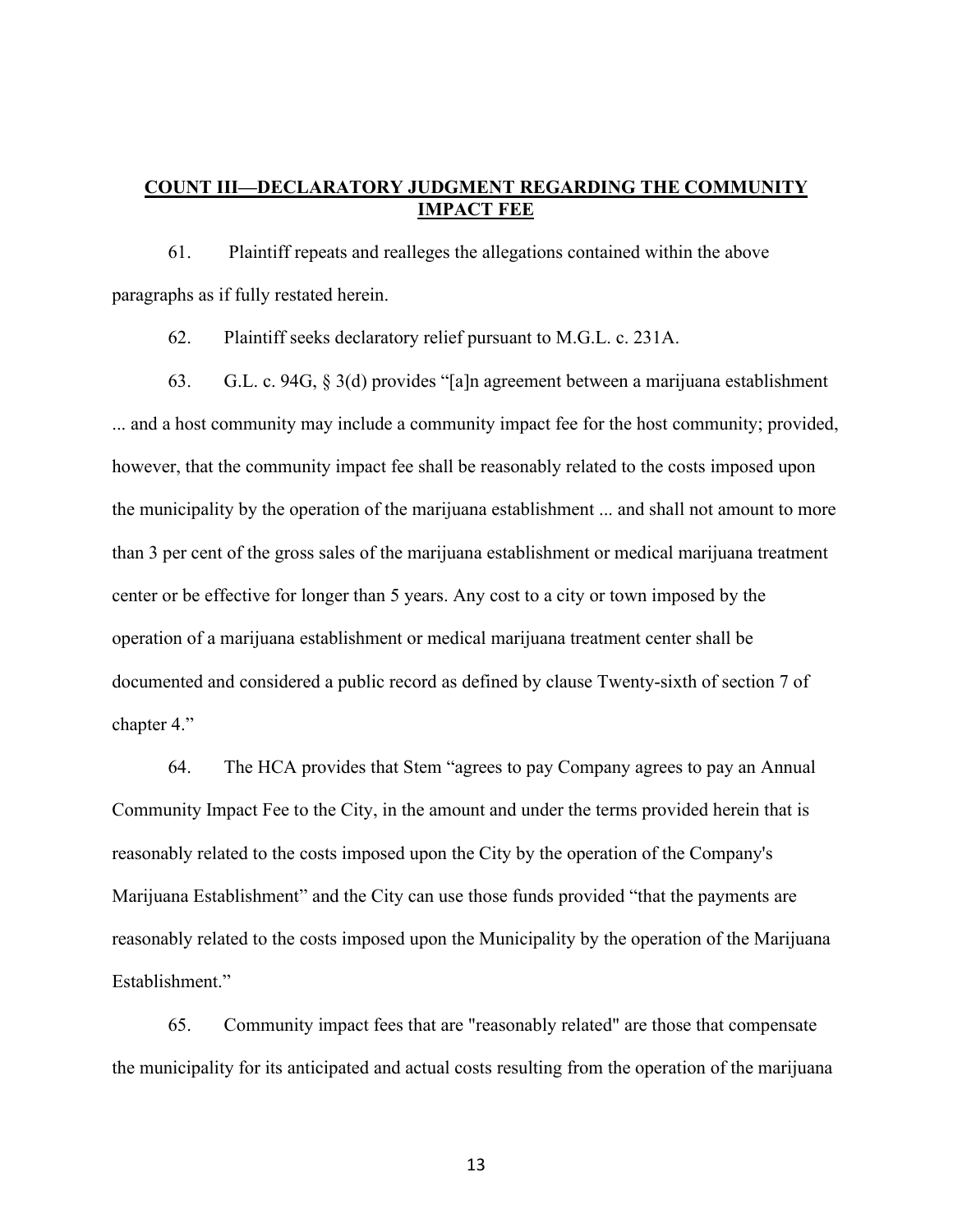establishment and must bear some reasonable relation to the costs of providing municipal services or other benefits to the marijuana establishment and not merely be a fee without a sufficient basis and justification.

66. The City is attempting to assess an impact fee that is not reasonably related to anticipated or actual costs resulting from Stem's operation.

67. There is now an actual, justiciable controversy with respect to which the Plaintiff is entitled to a declaration of its rights against the City.

WHEREFORE, Plaintiff requests a declaratory judgment be entered in its favor against Defendants Mayor Fiorentini and the City of Haverhill and that the Court declare as follows: (a) that the City has failed to produce documentation of any cost imposed by the operation of Stem required by the HCA and G.L. c. 94G; (b) that in the absence of any documentation the City has failed to assess a community impact fee that is reasonably related to anticipated or actual costs resulting from Stem's operation; (c) that the City has not incurred and will not incur any anticipate or actual costs resulting from Stem's operation; (d) that the community impact fee is improperly assessed; (e) that the City is not entitled to any payment by Stem for the community impact fee; (f) that the funds deposited by Stem, if any, into an escrow account or otherwise paid by Stem as a community impact fee are to be returned to Stem with interest; (g) that Stem is entitled to recover the costs and expenses of this action, including attorneys' fees; and (h) that Stem is entitled to such other and further relief as the Court deems just and proper.

#### **COUNT IV—BREACH OF CONTRACT**

68. Plaintiff repeats and realleges the allegations contained within the above paragraphs as if fully restated herein.

69. The HCA constitutes a contract between Stem and the City.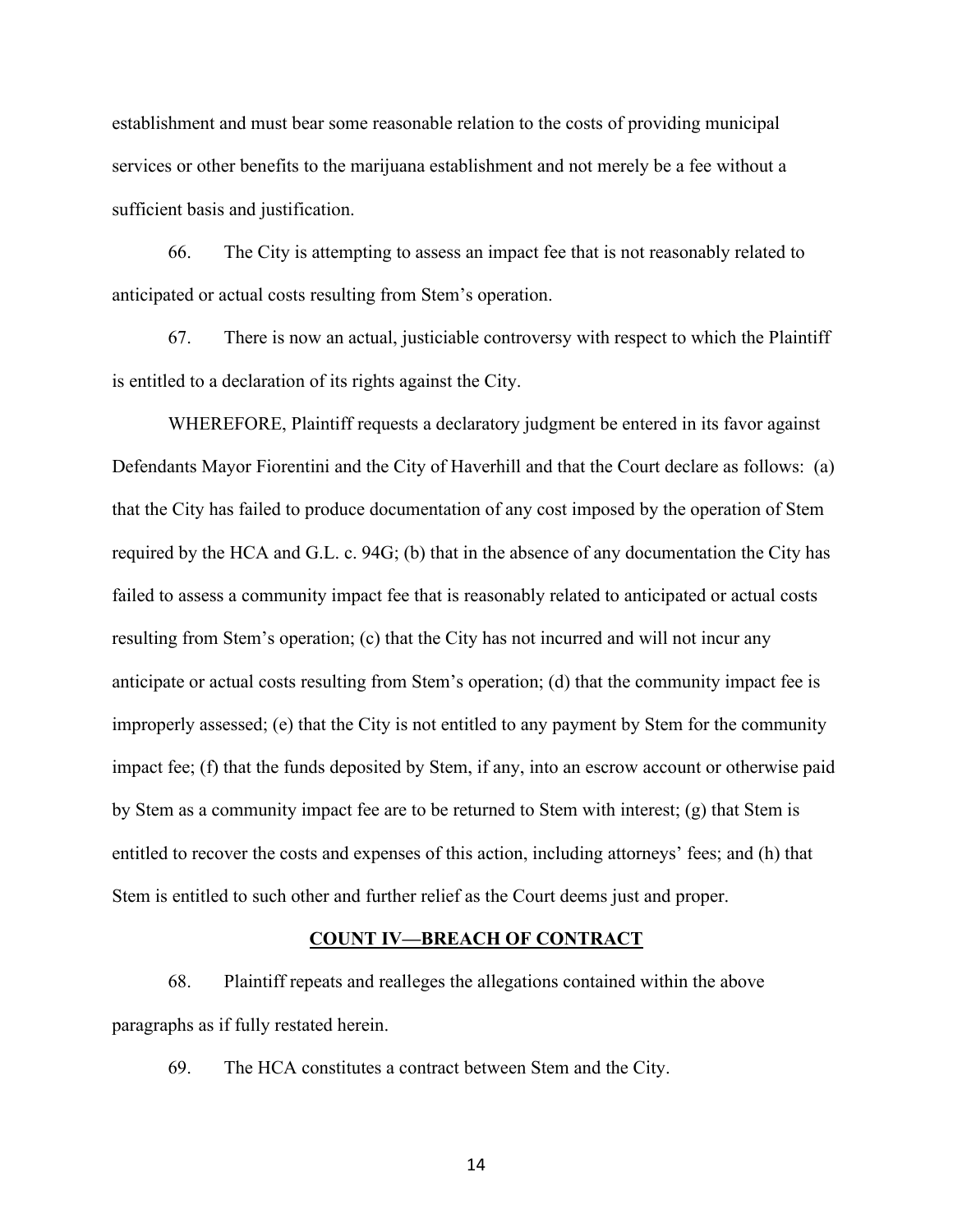70. Stem has satisfied all conditions and responsibilities of the contract.

71. The Defendants have failed to perform its obligations, specifically by failing to produce the documentation required to support the community impact fee and by assessing an impact fee not supported by documentation of anticipated or actual costs resulting from Stem's operation.

72. Defendants' failure constitutes a breach of the agreement.

73. As a result of Defendants' breaches, Plaintiff has suffered and will continue to suffer damages.

WHEREFORE, Plaintiff requests an award of damages against the Defendants in an amount to be determined at trial, an award of its attorney's fees and costs, and for such other and further relief as the Court deems just and proper.

## **COUNT V—BREACH OF THE IMPLIED COVENANT OF GOOD FAITH AND FAIR DEALING**

74. Plaintiff repeats and realleges the allegations contained within the above paragraphs as if fully restated herein.

75. Stem entered into agreements with Mayor Fiorentini and the City, specifically the HCA.

76. Implied in any contract is the covenant of good faith and fair dealing.

77. Stem agreed to perform under the contract and has performed all its obligations in good faith.

78. The Defendants agreed to perform under the contract, including providing

documentation in support of the community impact fee as required by G.L. c. 94G, but have

refused to provide such documentation, or are unable to provide such documentation because

none exists, while still assessing the community impact fee.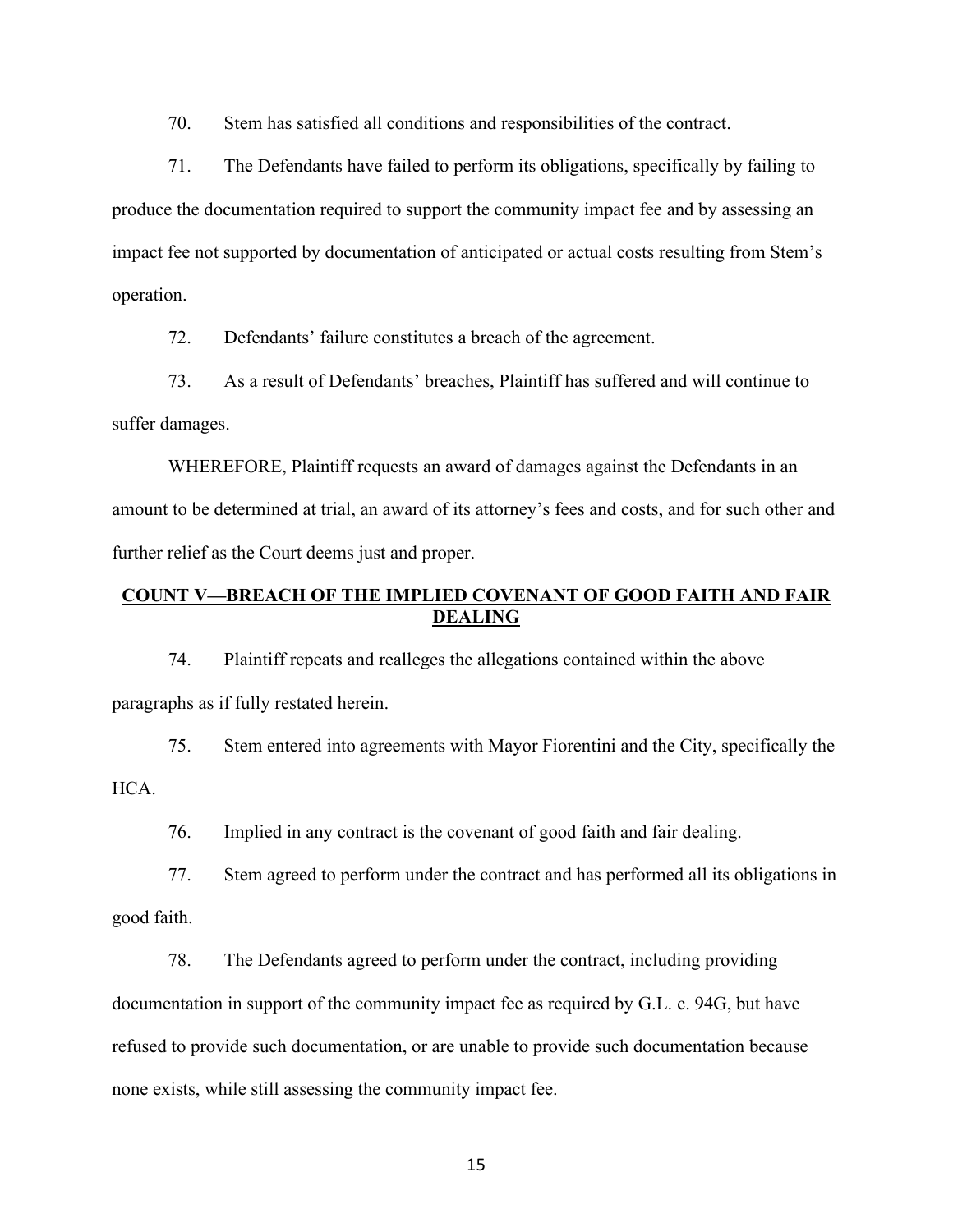79. The Defendants' failure to perform and refusal to produce the required documentation or imposition of the fee without any basis when Stem has satisfied all its requirements constitutes a breach of the covenant of good faith and fair dealing.

80. As a result of Defendants' breaches, Plaintiff has suffered and will continue to suffer damages.

WHEREFORE, Plaintiff requests an award of damages against the Defendants in an amount to be determined at trial, an award of its attorney's fees and costs, and for such other and further relief as the Court deems just and proper.

#### **COUNT VI—DECLARATORY JUDGMENT REGARDING INDEMNIFICATION**

81. Plaintiff repeats and realleges the allegations contained within the above paragraphs as if fully restated herein.

82. Plaintiff seeks declaratory relief pursuant to M.G.L. c. 231A.

83. The City has made demand for indemnification and payment of attorney's fees the City incurred in relation to the lawsuit captioned *J. Bradford Brooks et al. v. City of Haverhill, et al*., Land Court, Docket No. 19 MISC 000265 and related to the special permit.

84. The HCA provides for indemnification of costs arising from or relating to the development of the Property and/or Facility.

85. The Land Court Action is not a matter related to the development of the Property or Facility.

86. The fees for the special permit are specifically exempted from the indemnification provisions and preparation of the special permit is a usual and customary function of the City.